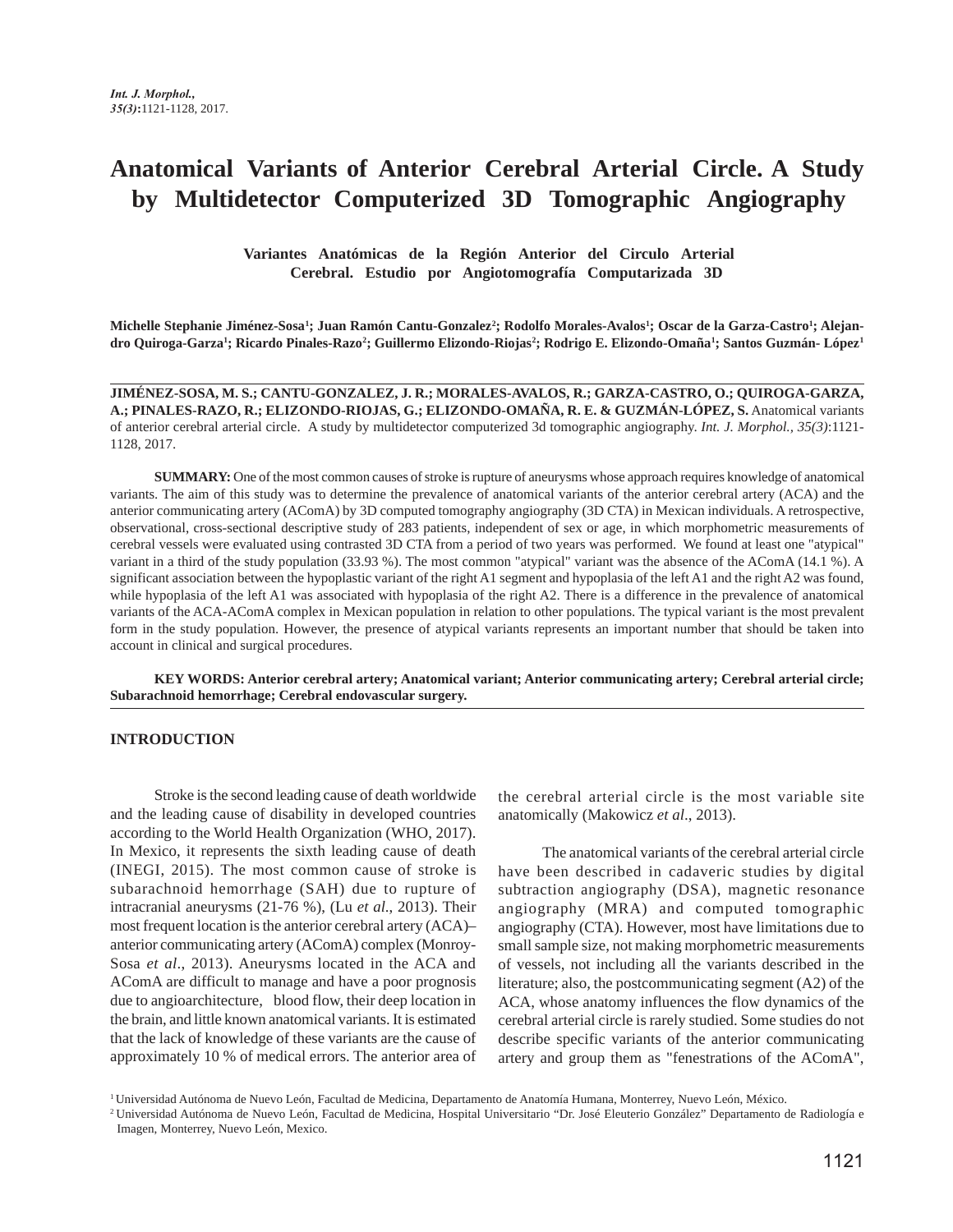which limits the anatomical knowledge of this vessel (Kayembe *et al*., 1984; Dimmick & Faulder, 2009; Ferré *et al*., 2013; Hashemi *et al*., 2013; Iqbal, 2013; Kardile *et al*., 2013; Kedia *et al*., 2013).

In Mexico there are two previous studies that describe anatomical variants of the cerebral arterial circle, one in cadavers and another with MRA (Monroy-Sosa *et al*.). However, it is not possible to extrapolate these results in patients because of certain limitations in the methodology (Boleaga-Durán *et al*., 2004; Li *et al*., 2011). Moreover, CTA is the current method for initial assessment of cerebral circulation in suspected acute stroke or subarachnoid hemorrhage and the technique of choice for the evaluation of aneurysms (Zhang *et al*., 2012; Cirillo *et al*., 2013). We have not found studies using CTA in Mexican population.

The aim of this study was to determine the prevalence and morphometric characteristics of anatomical variants of the AComA and the precommunicating (A1) and postcommunicating (A2) segments of the anterior cerebral artery by cerebral computerized angiotomography with 3D reconstruction (3D CTA).

# **MATERIAL AND METHOD**

A retrospective, observational, cross-sectional descriptive study performed at the Department of Human Anatomy and the Department of Radiology, of our institution. CTA images with three-dimensional reconstruction from 283 patients were evaluated. These were obtained during a period of 24 months (January 2013–December 2014) and included 156 men and 127 women distributed by sex and age groups.

Angiotomography scans of patients 1 to 99 years of age were included. The indications for these studies were: head trauma, headache refractory to treatment, and suspected hemorrhagic vascular or neoplastic disease. Patients with surgical clips causing metal artifacts, intracerebral hematoma, a tumor, previous surgery or any space-occupying lesion that involves or modify the anatomy of the cerebral arterial circulation were excluded.

The images were obtained using a 64-slice CT scanner (General Electric CT99 Light Speed VCT) with Software 2978195VCT, using the following parameters: 0.4s rotation of helical acquisition, 20 mm detector coverage, 120 Kv, 400 mAs, slice thickness 0.625 mm, Pitch 0.53:1 mm/ rot and FOV of 22 to 23 cm. All patients were injected with an intravenous iodinated contrast media (Ultravist 370, Bayer, Germany) at a dose of 1 to 2 ml per kg with an

injection rate of 4 ml per second. The data obtained were transferred and analyzed in a workstation (AW Volume Share 2 workstation) using multiplanar reformatting (MPR) with maximum intensity projection (MIP) and volume rendering (VR). Measures were made using a window range of WW:350 standardized for all patients with General Electric ADW 4.4 software at the midpoint of each evaluated vessel.

The arteries studied were the anterior communicating and the A1 (precommunicating) and A2 (postcommunicating) segments of the anterior cerebral artery. The segment which originates from the internal carotid artery to the origin of the anterior communicating artery was defined as segment A1 and the segment that originates from the AComA to the site proximal to its bifurcation in the pericallosal and callosomarginal arteries was defined as segment A2 (Krzyz˙ewski *et al*., 2015).

Vascular variants were classified according to the classification of Kayembe *et al*., with some modifications suggested by our working group, which are shown in Figure 1.

• Variants of the anterior communicating artery-V-shaped, Y-shaped, H-shaped, N-shaped, X-shaped, double, triple, plexiform and absent.

• Variants of the A1 and A2 segments of the anterior cerebral artery: absence, hypoplasia and fenestration.

• Other variants: triple ACA, and azygos.

• "Normal or typical" variant of the ACA–AComA according to the description by Rhoton (2002).

The internal diameter measurement of the midpoint of the bilateral A1, A2 segments of the anterior cerebral artery, the azygos artery and the accessory of the anterior cerebral artery (ACAacs) in the case of the triple variant of the ACA was performed. Hypoplastic segments were considered when size was less than 1 mm (Monroy-Sosa *et al*.).

**Statistical analysis.** A database was created in SPSS version 20.0 (IBM, Inc., Chicago, IL) for Windows XP. The relative frequencies and percentages of each anatomical variant studied according to sex and age group were obtained. Similarly, nonparametric correlation tests (chi square) were used to determine the association between sex and anatomical variants.

**Ethical considerations.** This protocol was approved by the Ethics and Research Committees of the institution of origin, registration number AH14-001. There are no financial or commercial gains for the realization of this study therefore the authors declare that they have no conflict of interest.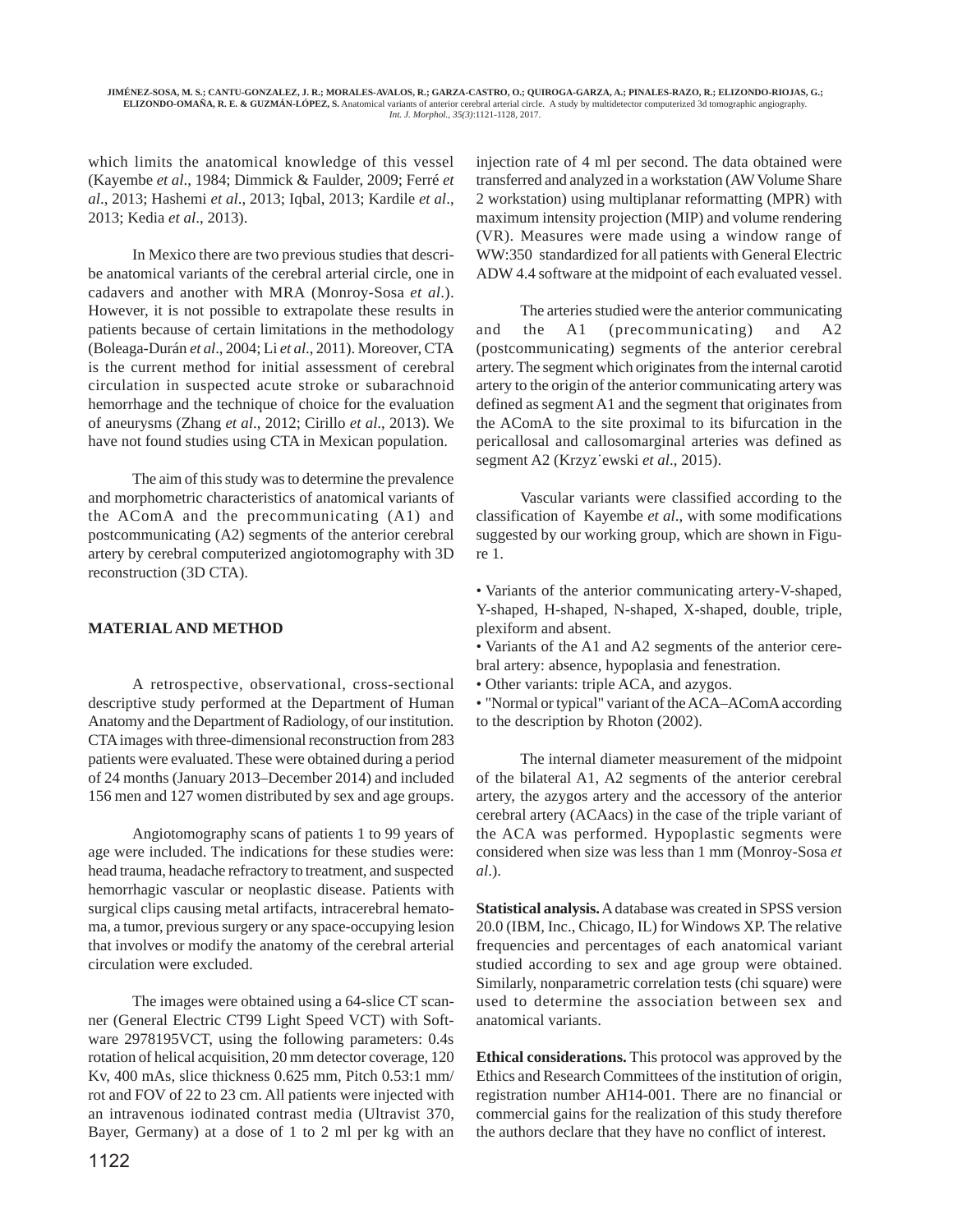



Fig. 1. Classification of anatomical variants of the A1 and A2 segments of the anterior cerebral artery (ACA) and the anterior communicating artery (AComA). Modification of Kayembe, Sasahara, and Hazam Classification. Krzyzewski *et al*., 2015

## **RESULTS**

A total of 283 computerized angiotomography scans, from 127 female and 156 male patients were analyzed; mean age was  $50 \pm 18$  years. The most prevalent anatomical variant was the typical form of the ACA-AComA complex in 66.07 % (Fig. 2a.) and one-third of the CTA scans showed at least one different anatomical variant of these (33.93 %). No variant showed a significant association with sex or age.

**Anterior communicating artery.** The typical form of this vessel was found in 81.99 % of the population. The rest (18 %) of the atypical variants corresponded to the absence of AComA (14.13%) (Fig. 2b), type X (3.18 %), double (0.35 %), and triple AComA (0.35 %). No V-, Y-, H- or N-shaped variants were found. There was no significant association with any variant of the AComA and any other anatomical variant in the anterior circulation of the cerebral arterial circle in the same patient.

**A1 segment of the anterior cerebral artery.** The typical A1 variant was found in 86.93 %. Of the atypical variants, 51.35 % were located in the right A1 and 48.64% in the left A1. Atypical variants in order of frequency were: absence (5.65 %) (Fig. 2c.), hypoplasia (5.30 %) and fenestration (2.12 %). The mean diameter found in right A1 and left A1 was  $1.9 \pm$ 0.5 mm. The hypoplastic right A1 variant was associated with the hypoplastic left A1 ( $p < 0.0001$ ) and a hypoplastic right A2 ( $p = 0.002$ ), with statistical significance. In some cases, the presence of a hypoplastic right A1 with a hypoplastic left A2 ( $n = 4$ ) or a triple ACA variant ( $n = 1$ ) was observed but with no significant association ( $p > 0.05$ ). A hypoplastic left A1 variant was associated with a hypoplastic right A2 (p  $\leq 0.0001$ ) and a hypoplastic left A2 (p = 0.15).

**A2 segment of the anterior cerebral artery.** The typical variant of the postcommunicating anterior cerebral artery A2 segment was found in 95.40 % of the angiotomographies studied. Of all atypical variants, 53.85 % were located in the right A2 and 46.15 % in the left A2. Atypical variants were: hypoplasia (4.25 %) and absence (0.35 %), no fenestrations were found. The mean diameter was the same in the right and left A2 segments,  $1.9 \pm 0.5$  mm. The hypoplastic right A2 was associated with the hypoplastic left A2 (p <0.0001).

Other variants found in the anterior cerebral artery was the azygos variant (Fig. 2e), which was found in 5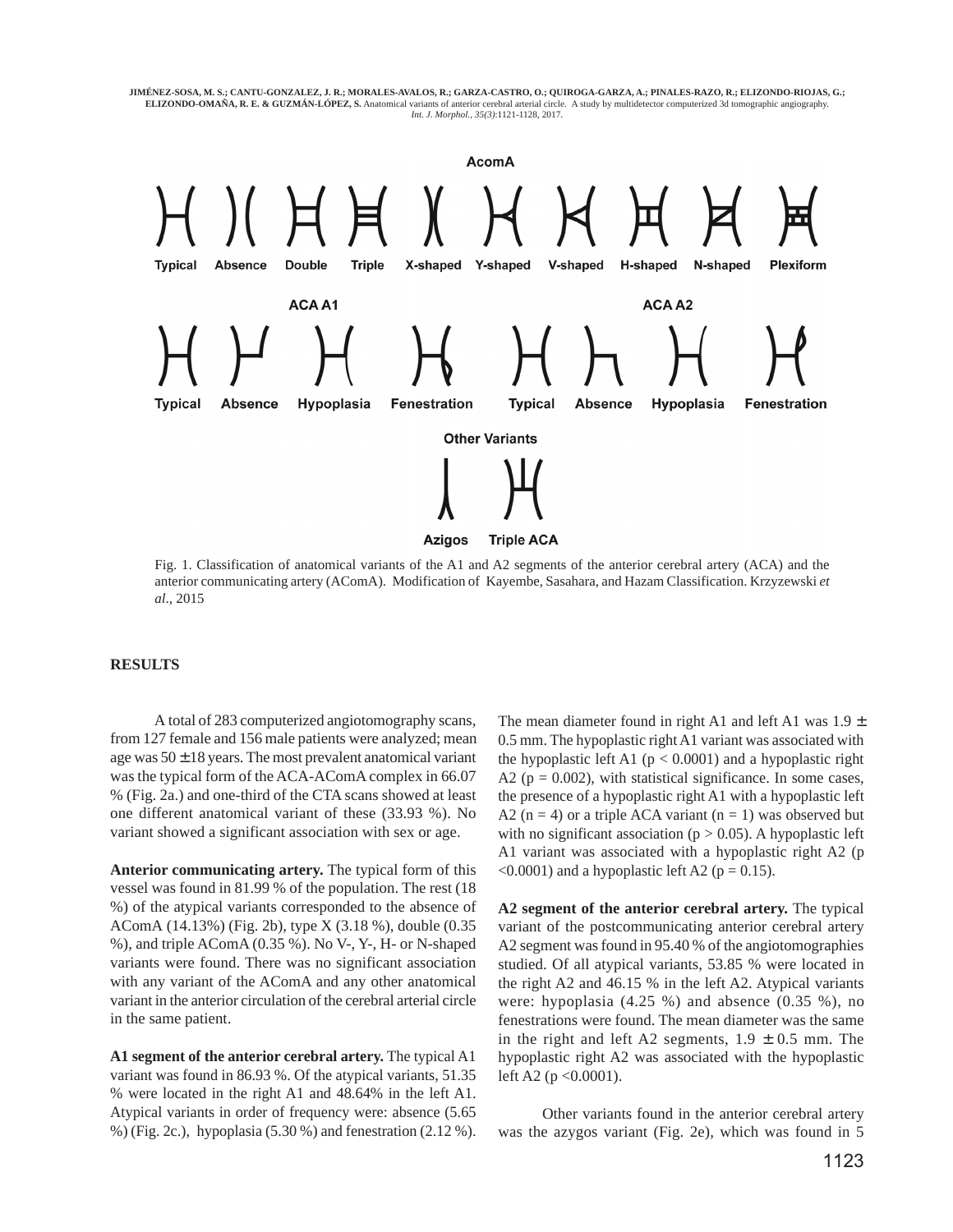

Fig. 2. Images obtained by computed tomography with 3D reconstruction in different patients that show anatomical variants found in the circle of Willis (arrows). A) and D) "Typical" variant of the anterior cerebral artery–anterior communicating artery; B) Absence of the AComA; C) Absence of the right precommunicating A1 segment of the anterior cerebral artery; E) Azygos artery, F) triple variant of the ACA.

patients (1.76 %) and the triple ACA found in 11 (3.88 %) (Fig. 2f). The mean diameter of the azygos artery was  $2.7 \pm$ 0.5 mm and the anterior cerebral artery accessory had a mean diameter of  $1.4 \pm 2.0$  mm. There was no significant association between the presence of the azygos or the triple ACA artery with other variants.

**Aneurysms.** Ten aneurysms were found, all with secular morphology. Ten percent were located in the right A2 segment, 30 % in the left A2, 20 % at the junction of the A1 with the AComA (significantly associated with an absence of the right A1,  $p = 0.008$ , 10 % were in the azygos artery and 30 % in the AComA (one associated with the absence of right A1,  $p =$ 0.008, one with the absence of a left A1,  $p = 0.853$ , and the last with hypoplasia of the right A2,  $p = 0.156$ ). The mean diameter found in the neck of the aneurysm was  $0.5 \pm 0.1$ mm, and the largest diameter of the aneurysmal sac was  $0.2 \pm$ 0.9 mm. Eighty percent occurred in men with no significant association ( $p = 0.501$ ); also, no association was found with age. A tendency of aneurysms to appear with smaller diameters of the right A2 segment of the ACA ( $p = 0.039$ ) was found.

#### **DISCUSSION**

The most important result of this study was that one third (33.93 %) of the study population presented atypical variants. This is important because some variants are associated with an increased risk of ischemic events and/or aneurysm formation (Makowicz *et al*.).

Our study is the first to use 3D CTA to report the prevalence of anatomic variants of the anterior cerebral artery and the anterior communicating artery in Mexican population. All anatomical variants that have been described so far in the literature have been included, and the precommunicating (A1) postcommunicating (A2) segments of the anterior cerebral artery were analyzed. The variants in the A2 segment have been little studied so far in the literature compared to the rest of the vessels.

This study is important because it reports the anatomical variants of Mexican population using a highly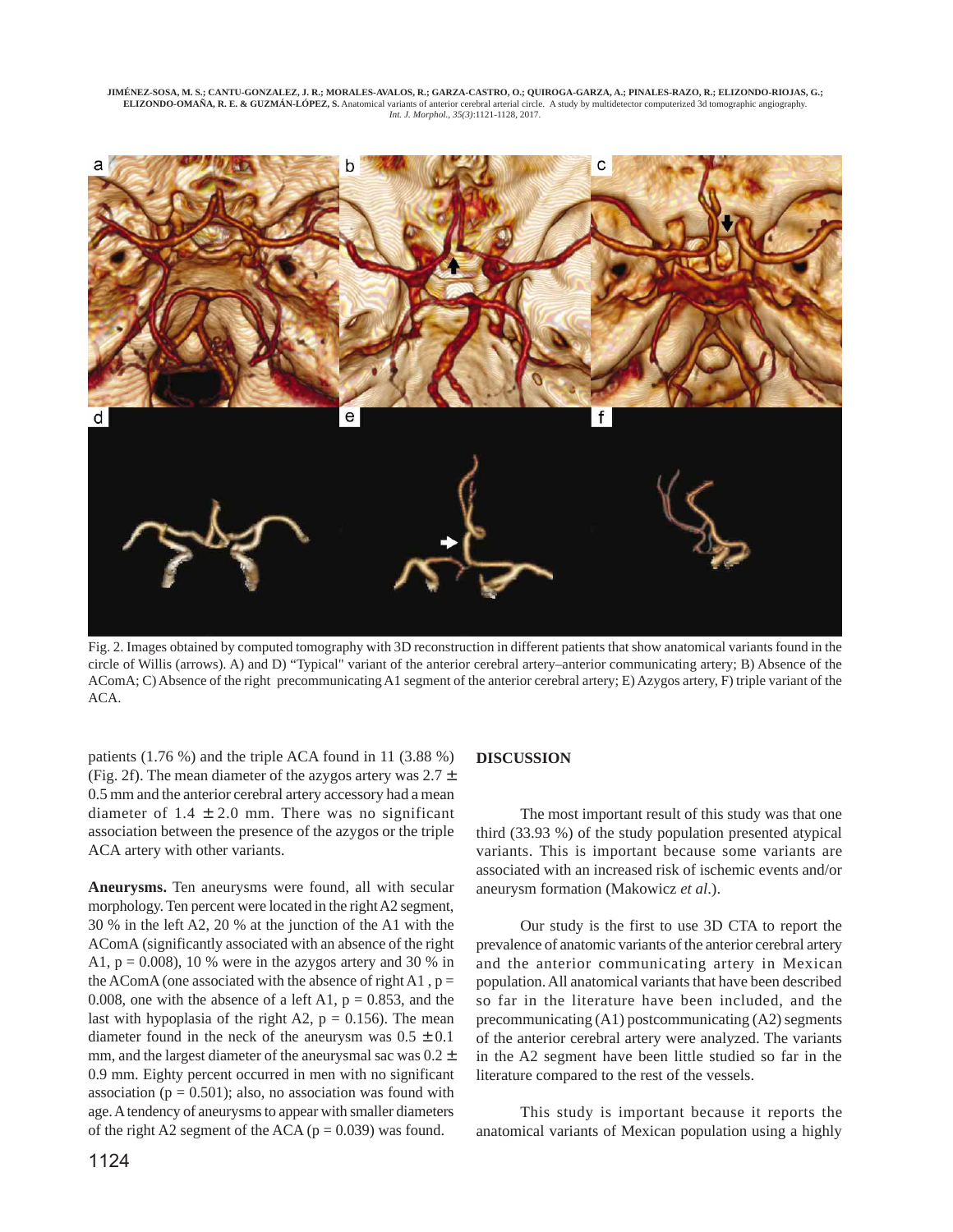> Table I. Comparison of the current study with previous cadaveric studies. The columns are the results of different studies, while rows show the prevalence obtained from the same variant in different studies. (\*) Value with significant difference p <0.05; (-) Data not reported in the study; ( $\degree$ ) these samples were considered as one or the same by the authors; (ACA) anterior cerebral artery, (AComA) Anterior communicating artery, (A1) precommunicating segment of the anterior cerebral artery, (A2) postcommunicating segment of the

reported in the

Data not

variant in different studies. (\*) Value with significant difference  $p \le 0.05$ ; (-) 1 able I. Comparison of the current study with previous cadaveric studies.

ACA) anterior cerebral artery, (AComA) Anterior communicating artery, (A1) precommunicating segment of the anterior cerebral artery, (A2) postcommunicating segment of the

The columns are the results of different studies, while rows show the prevalence obtained from the same

study; (°) these samples were considered as one or the same by the authors;

sensitive and specific method (Dimmick & Faulder; Makowicz *et al*., 2013). The presence of anatomic variants characterized by the lack of collateral circulation increase the risk of ischemic events and a correlation between some anatomical variants of the cerebral arterial circle and the development of aneurysms has been established (Dimmick & Faulder; Li *et al*.; Klimek-Piotrowska *et al*., 2013; Yi *et al*., 2016). The information about the variants could be useful to the surgeon for better diagnostic and therapeutic planning.

Previous studies have found a significant difference in the prevalence of anatomical variants of the cerebral arterial circle among different ethnic groups (De Silva *et al*., 2009; Klimek-Piotrowska *et al*.). The prevailing anatomical variant in most studies has been the typical form of the anterior cerebral artery– anterior communicating artery complex with a range between 14.2–76.25 %. In our study, we obtained a total prevalence of 66.07 % for this variant, showing results superior to those obtained in populations such as Poland, Japan, India and Sri Lanka (De Silva *et al*.; Iqbal; Kardile *et al*.; Kayembe *et al*.; Klimek-Piotrowska *et al*.; Krzyz˙ewski *et al*.). However, studies in Serbia and China had a greater prevalence than ours with 73.20 % and 76.25 %, respectively (Li *et al*.; Stojanovic´ *et al*., 2015) (Tables I and II).

Cadaveric studies reported as the most prevalent atypical variants: the double anterior communicating artery (India, 10-33.33 %), fenestration of the anterior communicating artery (Japan, 29.9 %), hypoplastic precommunicating A1 segment (Serbia, 16 %) and the X-shape of the anterior communicating artery (Sri Lanka, 23 %) (Kayembe *et al*.; De Silva *et al*.; Iqbal; Kardile *et al*.; Kedia *et al*.; Stojanovic´ *et al*.). In imaging studies, the most prevalent atypical variants were: absence of the anterior communicating artery (Poland, 19.71 % and 22.8 %), and hypoplasia of the precommunicating A1 segment artery (China, Australia and Serbia, 10-17.6 %) These results are similar to our study and Boleaga-Durán *et al*. who found hypoplasia of the precommunicating A1 segment as the most prevalent atypical variant with 9.6 %, while we found the absence of AComA (14.13 %) (Boleaga-Durán *et al*.; Klimek-Piotrowska *et al*.; Li *et al*.; Kovacˇ *et al*., 2014; Krzyz˙ewski *et al*.). The difference between

|                                   |                                                                                          | anterior cerebral artery, (64s 3D CTA) 64 slice three dimensional computed tomography angiography.                                                                                                                                                                                                                                                                                                                                                                                          |                         |                                                    |                              |                                              |                                   |                           |                                |
|-----------------------------------|------------------------------------------------------------------------------------------|---------------------------------------------------------------------------------------------------------------------------------------------------------------------------------------------------------------------------------------------------------------------------------------------------------------------------------------------------------------------------------------------------------------------------------------------------------------------------------------------|-------------------------|----------------------------------------------------|------------------------------|----------------------------------------------|-----------------------------------|---------------------------|--------------------------------|
|                                   |                                                                                          | Jiménez-Sosa<br>$et al., 2016$                                                                                                                                                                                                                                                                                                                                                                                                                                                              | et al., 1984<br>Kayembe | De Silva et al.,<br>2009                           | Monroy-Sosa<br>et al., 2013  | Iq bal,<br>2013                              | kardile,<br>2013                  | et al., 2013<br>Kedia     | et al., 2015<br>Stojanovic     |
| Method                            |                                                                                          | 64s 3D CTA                                                                                                                                                                                                                                                                                                                                                                                                                                                                                  |                         |                                                    | Cadaveric studies            |                                              |                                   |                           |                                |
|                                   |                                                                                          |                                                                                                                                                                                                                                                                                                                                                                                                                                                                                             |                         |                                                    |                              |                                              |                                   |                           |                                |
|                                   |                                                                                          |                                                                                                                                                                                                                                                                                                                                                                                                                                                                                             |                         |                                                    | Mexico<br>30                 |                                              |                                   | India<br>15               |                                |
| Population<br>Sample<br>ACA-AComA |                                                                                          |                                                                                                                                                                                                                                                                                                                                                                                                                                                                                             | Japan<br>148<br>46.3%*  |                                                    | $\overline{\phantom{a}}$     | India<br>50<br>$48\%$ *<br>0%*<br>12%*<br>4% |                                   |                           | Serbia<br>56<br>73.20%         |
| AComA                             | Typical<br>Absence                                                                       |                                                                                                                                                                                                                                                                                                                                                                                                                                                                                             |                         |                                                    |                              |                                              |                                   | $\frac{1}{2}$             |                                |
|                                   |                                                                                          |                                                                                                                                                                                                                                                                                                                                                                                                                                                                                             |                         |                                                    |                              |                                              |                                   | $33.33\%$ *               |                                |
|                                   |                                                                                          |                                                                                                                                                                                                                                                                                                                                                                                                                                                                                             |                         |                                                    | $3,33\%$<br>13.33%*<br>3.33% |                                              | India<br>100<br>62%<br>10%*<br>1% | $\overline{\phantom{a}}$  |                                |
|                                   | Double<br>Triple<br>X-shaped<br>X-shaped<br>V-shaped<br>H-shaped<br>N-shaped<br>N-shaped |                                                                                                                                                                                                                                                                                                                                                                                                                                                                                             | $-1.1\%$ *              | Sri Lanka<br>225<br>14.2%*<br>0%*<br>0.40%<br>23%* | $\overline{1}$               |                                              | 3%                                | $\mathcal{A}$             |                                |
|                                   |                                                                                          |                                                                                                                                                                                                                                                                                                                                                                                                                                                                                             |                         |                                                    |                              |                                              |                                   |                           |                                |
|                                   |                                                                                          |                                                                                                                                                                                                                                                                                                                                                                                                                                                                                             | $\overline{1}$          | $10\frac{6}{6}$ *                                  | 3.33%<br>3.33%               |                                              | $\overline{\phantom{a}}$          | $\overline{\phantom{a}}$  |                                |
|                                   |                                                                                          |                                                                                                                                                                                                                                                                                                                                                                                                                                                                                             | $2.9.9%$ *              | $\overline{\phantom{a}}$                           | $\overline{1}$               |                                              | $3\frac{6}{6}$ *                  | 6.66%                     |                                |
|                                   |                                                                                          |                                                                                                                                                                                                                                                                                                                                                                                                                                                                                             |                         |                                                    |                              |                                              |                                   |                           |                                |
|                                   |                                                                                          |                                                                                                                                                                                                                                                                                                                                                                                                                                                                                             | $\overline{1}$          | $\pm$ 0 $^{\circ}$                                 |                              |                                              | $\begin{array}{c} \end{array}$    | $\overline{1}$<br>$\perp$ |                                |
| ACA A1                            |                                                                                          |                                                                                                                                                                                                                                                                                                                                                                                                                                                                                             | $\bar{\rm T}$           |                                                    |                              |                                              |                                   |                           |                                |
|                                   | Absence<br>Hypoplasia<br>Fenestration                                                    |                                                                                                                                                                                                                                                                                                                                                                                                                                                                                             | $11\%$ *                | 4.10%                                              | 3.33%<br>3.33%               | 8%                                           |                                   | $\frac{8}{6}$             | $16\%$ *                       |
|                                   |                                                                                          |                                                                                                                                                                                                                                                                                                                                                                                                                                                                                             |                         |                                                    |                              |                                              |                                   |                           |                                |
| ACA A2                            | <b>Absence</b>                                                                           |                                                                                                                                                                                                                                                                                                                                                                                                                                                                                             |                         |                                                    | $\overline{\phantom{a}}$     |                                              |                                   | $\mathbf{I}$              |                                |
|                                   | Hypoplasia                                                                               |                                                                                                                                                                                                                                                                                                                                                                                                                                                                                             |                         |                                                    | $\bar{\mathcal{A}}$          |                                              |                                   | $\mathbf{I}$              | $\alpha$ , $\alpha$ , $\alpha$ |
|                                   | F enestrati on                                                                           |                                                                                                                                                                                                                                                                                                                                                                                                                                                                                             | $\bar{z}$               |                                                    |                              |                                              |                                   | $\mathbf{I}$              |                                |
| Other                             |                                                                                          |                                                                                                                                                                                                                                                                                                                                                                                                                                                                                             |                         |                                                    | 3.33%                        |                                              |                                   |                           |                                |
|                                   | Azigos<br>Triple                                                                         | $\begin{array}{l} \text{Meas} \\ \text{Meas} \\ \text{Meas} \\ \text{Meas} \\ \text{Meas} \\ \text{Meas} \\ \text{Meas} \\ \text{Meas} \\ \text{Meas} \\ \text{Meas} \\ \text{Meas} \\ \text{Meas} \\ \text{Meas} \\ \text{Meas} \\ \text{Meas} \\ \text{Meas} \\ \text{Meas} \\ \text{Meas} \\ \text{Meas} \\ \text{Meas} \\ \text{Meas} \\ \text{Meas} \\ \text{Meas} \\ \text{Meas} \\ \text{Meas} \\ \text{Meas} \\ \text{Meas} \\ \text{Meas} \\ \text{Meas} \\ \text{Meas} \\ \text{$ | $14.6\%$ *              | 2%                                                 |                              | $8\%$                                        | $2%$<br>1%                        | 6.60%                     | 7.14%                          |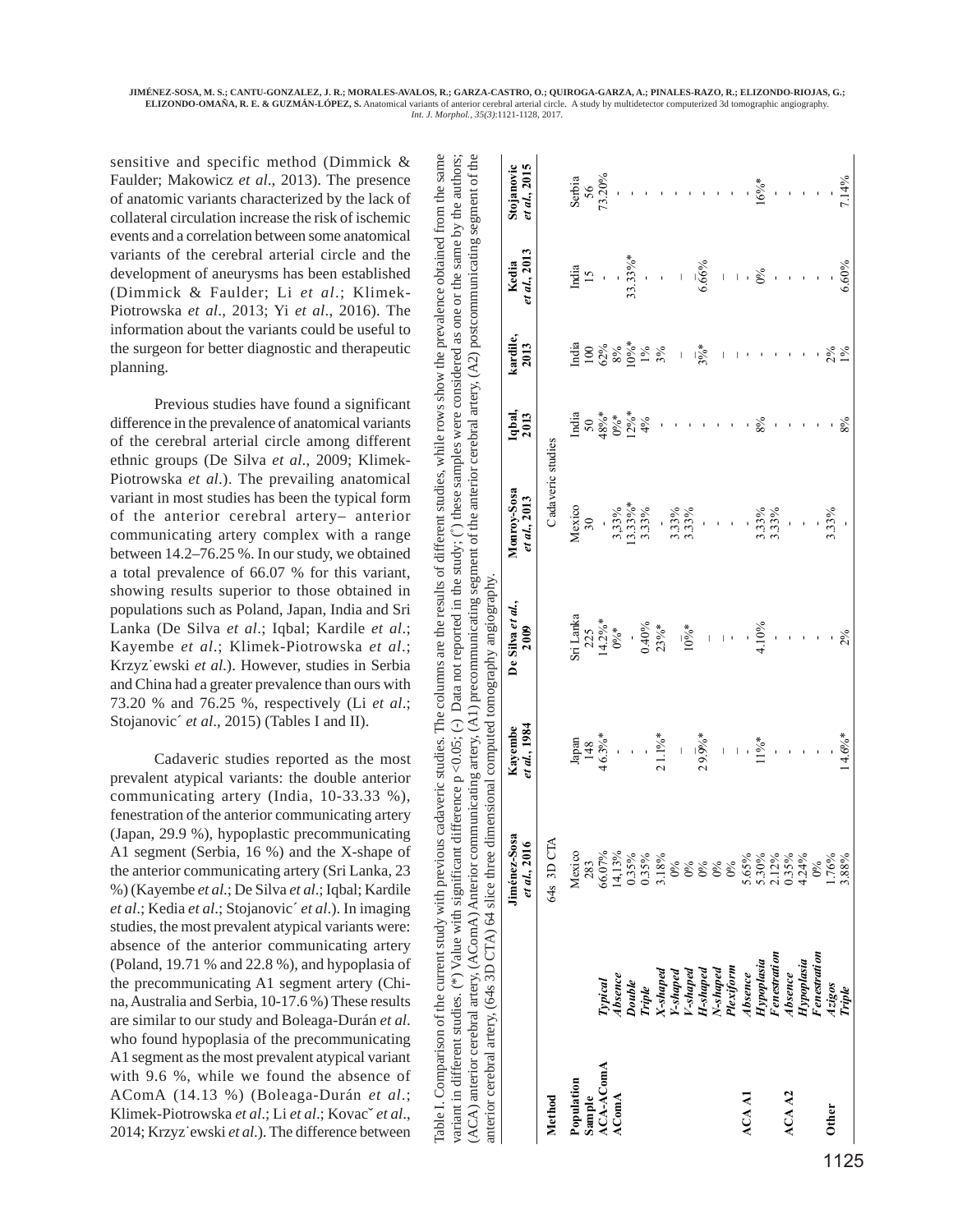cadaveric and imaging studies is that in cadaveric studies the most prevalent variants were located in the anterior communicating artery, which is the smallest vessel we studied in the anterior circulation of the cerebral arterial circle, and in imaging studies, the absence of this same vessel prevailed. These differences could be attributed to a lower sensitivity of imaging studies for detecting anatomical variants of small and hypoplastic vessels such as the AComA, indicating that if this vessel is not seen it does not necessarily mean it is not present; however, it has been described that CTA has a high sensitivity and specificity in detecting absence and in measurement of the arterial segments of the cerebral arterial circle (Han *et al*., 2011) (Table I and II).

Few studies have evaluated the variants of fenestration (X-, Y-, V-, H- and N-shaped) of the anterior communicating artery of which none were found in our population. Anatomical and imaging studies that show the prevalence of these anatomical variants are needed.

In Mexico, there are two studies of the anatomical variants of the cerebral arterial circle. Monroy-Sosa *et al*. studied the A1 segment of the anterior cerebral artery and the anterior communicating artery in 30 brains. La double anterior communicating artery was the most prevalent variant in 13.3 % compared to 0.35 % in our study. Other variants found obtained a percentage of 3.33 %. The mean diameters obtained of the right and left A1 segment were similar to those obtained in our study. Most of the results obtained by Monroy-Sosa *et al*., showed differences with ours; however, the sample size is an important limitation of this study and their results do not indicate the absolute behavior of the anatomical variants. Moreover, the absence of blood perfusion pressure, the possible contraction of the vascular wall in individuals postmortem, latex infiltration, and fixation with formaldehyde prior to vascular measurements could alter the diameters obtained by cadaveric methods (Li *et al*.; Iqbal).

Another study in Mexican population used cerebral 3D time of flight magnetic resonance angiography (MRA 3D TOF) to describe the anatomical variants of the cerebral arterial circle, showing a lower prevalence of variants in the an-

| of computed tomography angiographies; (*) Value with significant difference p <0.05, (-) Data not reported in the study; (' |                                                     |                                                 |                                                                                                                                                                                                                                                                                                       |
|-----------------------------------------------------------------------------------------------------------------------------|-----------------------------------------------------|-------------------------------------------------|-------------------------------------------------------------------------------------------------------------------------------------------------------------------------------------------------------------------------------------------------------------------------------------------------------|
|                                                                                                                             |                                                     |                                                 |                                                                                                                                                                                                                                                                                                       |
|                                                                                                                             | variant in different studies. $(CTA+)$ Review study | hese samples were considered as one or the same | by the authors; (ACA) anterior cerebral artery, (AComA) Anterior communicating artery, (A1) precommunicating segment of<br>ng segment of the anterior cerebral artery, (64s CTA) 64 slice three dimensional computed tomography angiography, (16s 3D<br>the anterior cerebral artery, (A2) postcommun |

| mage Method                       |                                                                                                                     | Jimenez-Sosa                                                                                                                                                                                                                                                      | Boleaga-Durán                         | Dimmickel                                                  |                                                                                                                                                                | Klimek-Piotrowska                                                                                                                                                                        | Kovac                        | Krzyzewski et                                                                                                                         |
|-----------------------------------|---------------------------------------------------------------------------------------------------------------------|-------------------------------------------------------------------------------------------------------------------------------------------------------------------------------------------------------------------------------------------------------------------|---------------------------------------|------------------------------------------------------------|----------------------------------------------------------------------------------------------------------------------------------------------------------------|------------------------------------------------------------------------------------------------------------------------------------------------------------------------------------------|------------------------------|---------------------------------------------------------------------------------------------------------------------------------------|
|                                   |                                                                                                                     | et al., 2016                                                                                                                                                                                                                                                      | et al., 2004                          | al., 2008                                                  | 1/201                                                                                                                                                          | et al., 2013                                                                                                                                                                             | et al., 2014                 | al., 2015                                                                                                                             |
|                                   |                                                                                                                     | 64s 3D CTA                                                                                                                                                                                                                                                        | MRA<br>Mexico<br>412<br>9.22%*<br>4%* |                                                            | $\begin{array}{l} \mbox{64s CTA} \\ \mbox{Chima} \\ \mbox{160} \\ \mbox{160} \\ \mbox{76.25\%} \\ \mbox{9,38\%} \\ \mbox{2,50\%} \\ \mbox{2,50\%} \end{array}$ |                                                                                                                                                                                          | $16s$ CTA<br>Serbia<br>$455$ | $\begin{array}{c} \text{16s CTA} \\ \text{Poland} \\ \text{411} \\ \text{52.55}\% \\ \text{19.71}\% \\ \text{*}\\ 0,49\% \end{array}$ |
|                                   |                                                                                                                     | Mexico                                                                                                                                                                                                                                                            |                                       |                                                            |                                                                                                                                                                |                                                                                                                                                                                          |                              |                                                                                                                                       |
|                                   |                                                                                                                     |                                                                                                                                                                                                                                                                   |                                       |                                                            |                                                                                                                                                                |                                                                                                                                                                                          |                              |                                                                                                                                       |
| Population<br>Sample<br>ACA-AComA |                                                                                                                     |                                                                                                                                                                                                                                                                   |                                       |                                                            |                                                                                                                                                                |                                                                                                                                                                                          |                              |                                                                                                                                       |
| AcomA                             |                                                                                                                     |                                                                                                                                                                                                                                                                   |                                       |                                                            |                                                                                                                                                                |                                                                                                                                                                                          |                              |                                                                                                                                       |
|                                   |                                                                                                                     |                                                                                                                                                                                                                                                                   |                                       | CTA†<br>Australia<br>300<br>5%*<br>5%*                     |                                                                                                                                                                | $\begin{array}{l} 168 \, \text{CTA} \\ \text{Poland} \\ 250 \\ 47.2\% \\ 22.8\% \\ \text{\textcolor{red}{\bullet}} \\ 22.8\% \\ \text{\textcolor{red}{\bullet}} \\ 9.6\% \\ \end{array}$ | $0,22\%$                     |                                                                                                                                       |
|                                   |                                                                                                                     |                                                                                                                                                                                                                                                                   |                                       | $\frac{1}{2}$                                              |                                                                                                                                                                |                                                                                                                                                                                          |                              |                                                                                                                                       |
|                                   |                                                                                                                     |                                                                                                                                                                                                                                                                   |                                       | $12-21%$ *                                                 |                                                                                                                                                                |                                                                                                                                                                                          |                              | $6.33\%$ *                                                                                                                            |
|                                   |                                                                                                                     |                                                                                                                                                                                                                                                                   |                                       |                                                            |                                                                                                                                                                |                                                                                                                                                                                          | $\bar{\mathcal{A}}$          | $\frac{1}{2}$                                                                                                                         |
|                                   |                                                                                                                     |                                                                                                                                                                                                                                                                   |                                       |                                                            |                                                                                                                                                                |                                                                                                                                                                                          |                              |                                                                                                                                       |
|                                   | Typical<br>Absence<br>Double<br>Triple<br>X-shaped<br>V-shaped<br>Lippoplasia<br>Herisore<br>Hopplasia<br>Hopplasia | $\begin{array}{l} 283\\ 0607\%\\ 65.13\%\\ 03.33\%\\ 04.13\%\\ 05.13\%\\ 06.13\%\\ 07.13\%\\ 08\%\\ 09.8\%\\ 09.8\%\\ 09.8\%\\ 09.8\%\\ 09.8\%\\ 09.8\%\\ 09.8\%\\ 09.8\%\\ 09.8\%\\ 09.8\%\\ 09.8\%\\ 09.8\%\\ 09.8\%\\ 09.8\%\\ 09.8\%\\ 09.8\%\\ 09.8\%\\ 09.$ |                                       |                                                            |                                                                                                                                                                |                                                                                                                                                                                          | 0,40%                        |                                                                                                                                       |
|                                   |                                                                                                                     |                                                                                                                                                                                                                                                                   |                                       |                                                            |                                                                                                                                                                |                                                                                                                                                                                          | $\overline{1}$               |                                                                                                                                       |
|                                   |                                                                                                                     |                                                                                                                                                                                                                                                                   |                                       |                                                            |                                                                                                                                                                |                                                                                                                                                                                          |                              |                                                                                                                                       |
| ACA AI                            |                                                                                                                     |                                                                                                                                                                                                                                                                   | $0\%$ *<br>9.6%*                      |                                                            | $1.88\%$ <sup>*</sup>                                                                                                                                          | 5,20%<br>4,00%                                                                                                                                                                           |                              |                                                                                                                                       |
|                                   |                                                                                                                     |                                                                                                                                                                                                                                                                   |                                       |                                                            |                                                                                                                                                                |                                                                                                                                                                                          |                              |                                                                                                                                       |
|                                   |                                                                                                                     |                                                                                                                                                                                                                                                                   |                                       |                                                            |                                                                                                                                                                |                                                                                                                                                                                          | $0.4\%$ *<br>17.6%*<br>0,60% |                                                                                                                                       |
| ACA2                              | Absence<br>Hypoplasia<br>Fenestration                                                                               |                                                                                                                                                                                                                                                                   |                                       | $1 - \frac{296*}{10%}$<br>$1.0\%$<br>0.058%<br>$-$<br>2-7% |                                                                                                                                                                |                                                                                                                                                                                          |                              | 4,62%<br>7,30%<br>0,73%<br>0,24%                                                                                                      |
|                                   |                                                                                                                     |                                                                                                                                                                                                                                                                   |                                       |                                                            |                                                                                                                                                                |                                                                                                                                                                                          |                              |                                                                                                                                       |
|                                   |                                                                                                                     |                                                                                                                                                                                                                                                                   |                                       | $\overline{\phantom{a}}$                                   |                                                                                                                                                                |                                                                                                                                                                                          |                              |                                                                                                                                       |
| Other                             |                                                                                                                     |                                                                                                                                                                                                                                                                   | $0.24\%$ *                            | $0.20 - 4.0\%$<br>2.0-13%                                  |                                                                                                                                                                |                                                                                                                                                                                          | 50%                          |                                                                                                                                       |
|                                   | Azigos<br>Triple                                                                                                    |                                                                                                                                                                                                                                                                   |                                       |                                                            |                                                                                                                                                                | 0,40%<br>2,80%                                                                                                                                                                           |                              | $0.97\%$ *                                                                                                                            |

**JIMÉNEZ-SOSA, M. S.; CANTU-GONZALEZ, J. R.; MORALES-AVALOS, R.; GARZA-CASTRO, O.; QUIROGA-GARZA, A.; PINALES-RAZO, R.; ELIZONDO-RIOJAS, G.; ELIZONDO-OMAÑA, R. E. & GUZMÁN-LÓPEZ, S.** Anatomical variants of anterior cerebral arterial circle. A study by multidetector computerized 3d tomographic angiography. *Int. J. Morphol., 35(3)*:1121-1128, 2017.

 $B \cap B$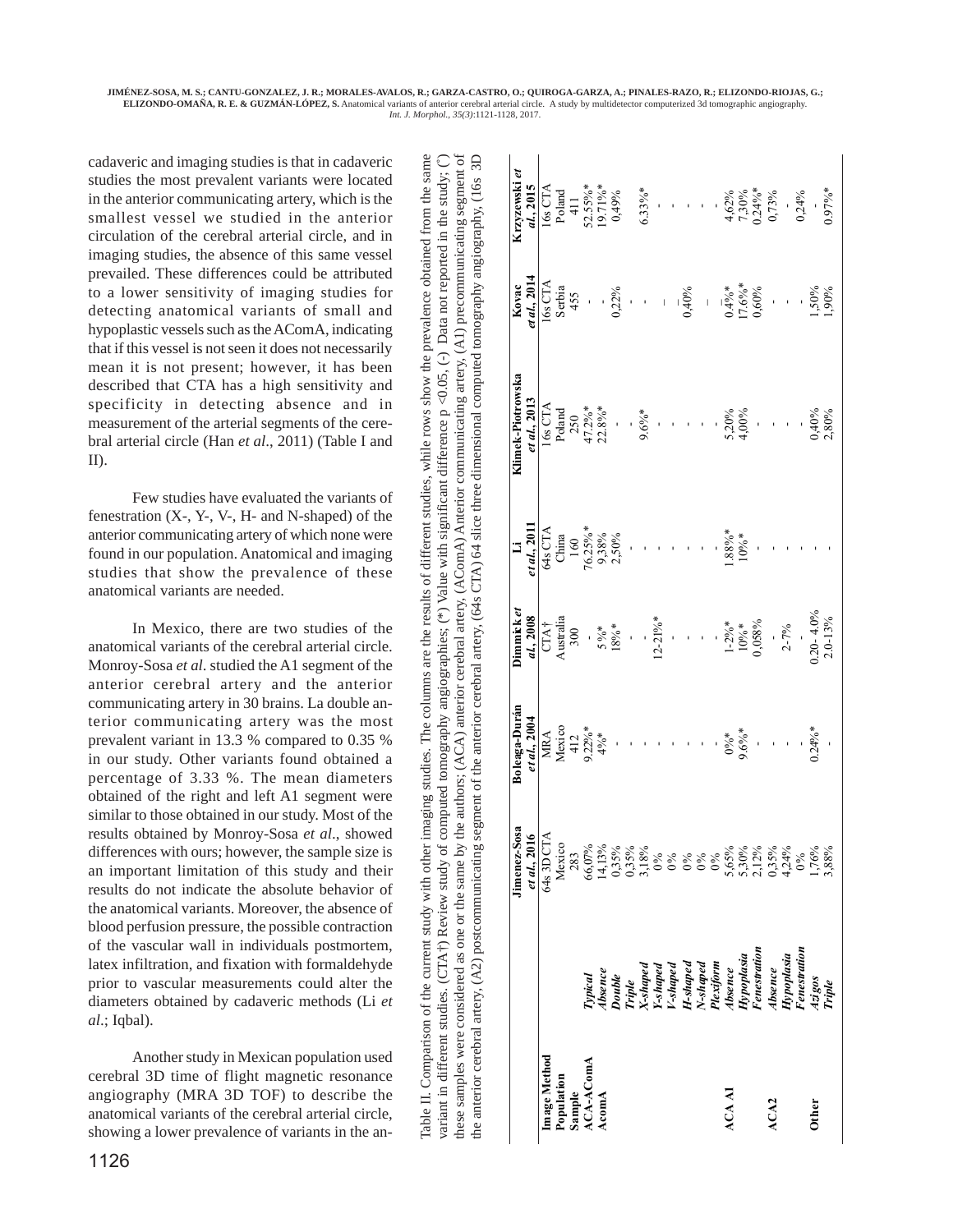terior region of the cerebral arterial circle in comparison to that obtained in our study (Boleaga-Durán *et al*.). The typical form was present in 9.22 %, a low percentage in comparison with the majority of previous studies. This could be because they included those cases in which an atypical variant did not exist in the entire cerebral arterial circle (anterior and posterior circulation). Moreover, although 3D TOF MRA allows in vivo visualization of the vasculature, its sensitivity depends on the speed of blood flow in the vessels making visualization of small vessels with low or turbulent blood flow difficult (Zhang *et al*.). The literature suggests that CTA represents the ideal radiologic method for the evaluation of the cerebral arterial circle and its collaterals (Li *et al*.).

The presence of the azygos artery or a fenestration variant of the anterior cerebral artery or anterior communicating artery have been associated with the presence of aneurysms due to the turbulent flow created by defects in the tunica media in the proximal and distal region of the fenestrated segment (Boleaga-Durán *et al*.; Dimmick & Faulder). In our study, an aneurysm associated with the azygos variant but not with a fenestration of the ACA or AComA was found. Previous morphological studies using imaging techniques reported prevalence between 0.24 and 1.50 % of the azygos variant, while in cadaveric studies the range was 2-3.33 %, very similar data. Our study supports and extends the results reported by previous studies. Knowledge of the prevalence of the azygos variant is relevant because in an occlusive event of the ACA due to thromboembolic disease or during surgical procedures, ischemia of the medial aspect of both cerebral hemispheres occurs.

The presence of an occlusive event in a dominant A2 segment of the anterior cerebral artery when a hypoplasia variant exists in the contralateral A2 segment increases the risk of regional ischemia in both hemispheres (Kayembe *et al*.; Dimmick & Faulder). Perlmutter & Rhoton (1978) found a prevalence of 2-7 % of the hypoplasia variant of the A2 segment in United States population, a figure that shows similarity with the results obtained in our study of 4.24 %. In the literature reviewed, there are few reports that have evaluated this arterial segment. Other variants that increase the risk of stroke due to decreased collateral blood flow during occlusive events are the variants absence and hypoplasia of the A1 segment of the anterior cerebral artery. Previous cadaveric studies do not report data on the absence variant of A1 but report a prevalence of 0-16 % of hypoplastic A1, while studies using imaging methods showed a prevalence of the A1 absence variant of 0-5.20 % and an A1 hypoplasia of 4- 17.6 %, with a very wide range, using CTA. Our results were within the ranges previously described with cadaveric and imaging techniques, showing a greater similarity with results from studies in Polish population (Klimek- Piotrowska *et al*.;

Krzyz˙ewski *et al*.). Because of this, we believe that CTA is an accurate technique for assessing the hypoplasia variant of the anterior cerebral artery.

The limitations of the study were that although the included patients did not present an apparent cerebral vascular pathology in the radiological images, we cannot assure that they were completely healthy. Moreover, since there are few studies using the same methodology, our results were compared with various techniques including 16-slice CTA, whose sensitivity and specificity vary with respect to the 64 slice used by us, on the other hand the analysis of images studies are operator-dependent so it can limit our results.

This study showed a high prevalence of atypical anatomical variants in Mexican population, of which variants known to increase the risk of ischemic events were the most found (absence of the anterior communicating artery, absence and hypoplasia of the precommunicating A1 segment, hypoplasia of the postcommunicating A2 segment of the anterior cerebral artery and the azygos artery) (Rhoton; Dimmick & Faulder). We believe that studies that perform morphometric measurements by computed tomography are needed to provide data to compare our measurements.

#### **CONCLUSIONS**

This is the first study to investigate the prevalence of anatomical variants in the anterior cerebral artery and the anterior communicating artery in Mexican population using 3D computed tomography. We found a high prevalence of "atypical" variants. Absence and hypoplasia variants of the A1 segment of the ACA were the most prevalent and should be taken into account since they increase the risk of stroke by decreased blood flow during occlusive thrombotic events or endovascular procedures. The results of this study confirm the difference in variants found between different ethnic groups.

**FINANCIAL DISCLOSURE**. This research did not receive any specific grant from funding agencies in the public, commercial, or not-for-profit sectors.

**ACKNOWLEDGEMENTS**. We sincerely thank Neri Alvarez-Villalobos, M.D. for his support in the statistical analysis, Miguel Arturo Villarreal Barron M.A. for his technology support, Jaime A. Cisneros Rios M.A. for his assistance in preparing the artwork material presented in this study and Sergio Lozano-Rodriguez, M.D. for his help in translating the manuscript.